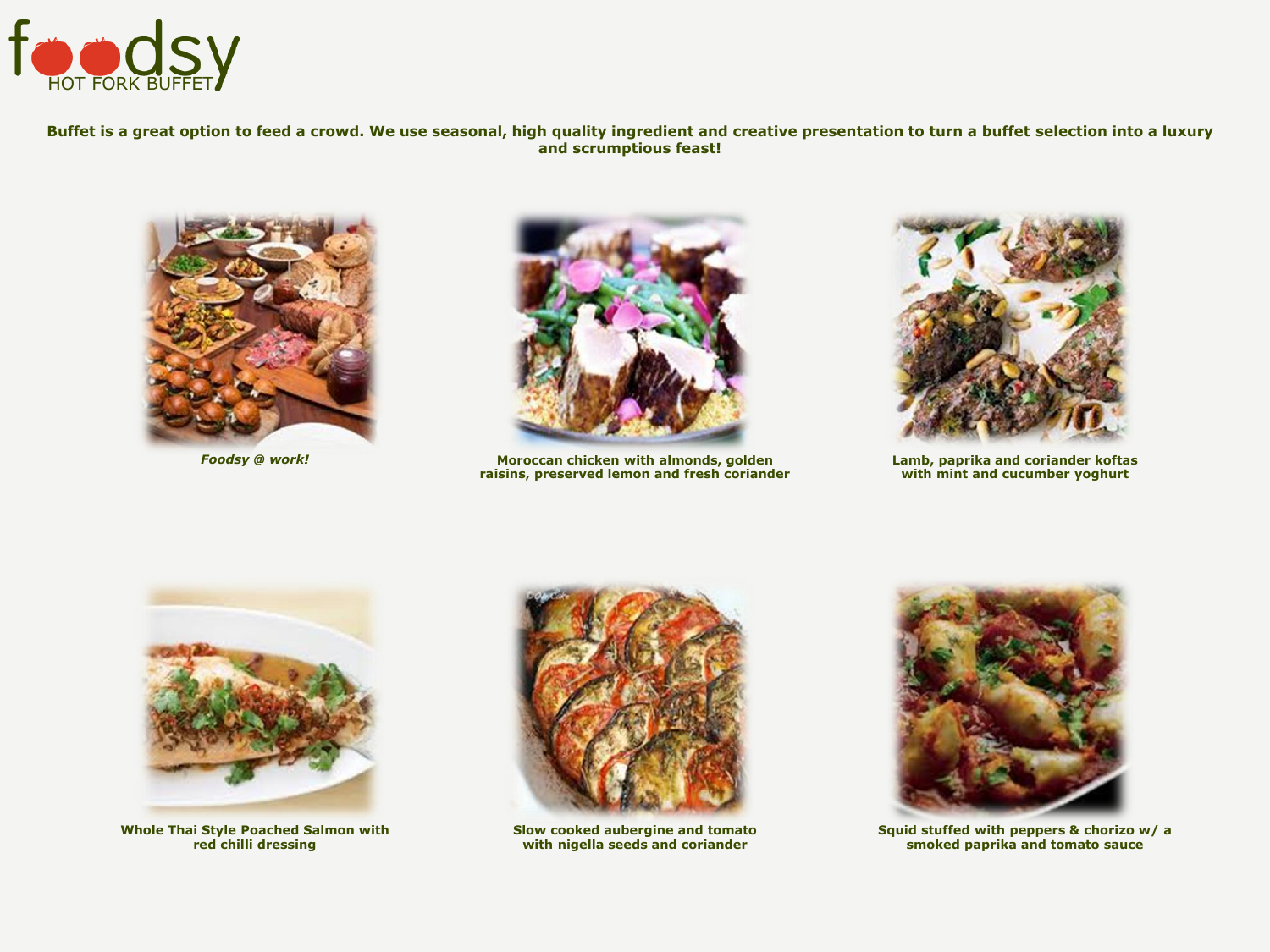

Essential @ £22pp / Special @ £28pp / Add Pudding @ £3pp

Prices include VAT. Hot buffets will require a chef to set-up and chafing dishes to serve. Price will vary slightly depending on location (£60-90).

Get in touch if you need plates and cutlery hire or waiting staff to help.

We are always doing seasonal options for each menu, just get in touch to discuss.

|           | <b>Asian</b>                                                                                                                                                                          | <b>Mediterranean</b>                                                                                                                                                                                                                                                                             | <b>Italian</b>                                                                                                                                                                                                                                                                          |
|-----------|---------------------------------------------------------------------------------------------------------------------------------------------------------------------------------------|--------------------------------------------------------------------------------------------------------------------------------------------------------------------------------------------------------------------------------------------------------------------------------------------------|-----------------------------------------------------------------------------------------------------------------------------------------------------------------------------------------------------------------------------------------------------------------------------------------|
|           | Sticky teriyaki chicken with bok choy & sesame<br>seeds                                                                                                                               | Squid stuffed with peppers & chorizo w/ a<br>smoked paprika and tomato sauce                                                                                                                                                                                                                     | Fish stew "orzotto" with cod, prawns, tomato and<br>orzo pasta                                                                                                                                                                                                                          |
| ESSENTIAL | Miso poached salmon<br>Wok fried Asian vegetables and lime and chilli<br>Steamed spiced rice<br>Prawn and sesame toasts<br>Prawn rice paper rolls with chilli dipping sauce<br>(cold) | Lamb, paprika and coriander koftas with mint<br>and cucumber yoghurt<br>Chicken filo parcels with almonds and apricot<br>Green bean, mangetout & green leaf salad w/<br>orange & hazelnut dressing (cold)<br>Couscous with Roast butternut squash w/<br>honey, thyme, feta (cold)<br>Flat breads | Lemon, garlic and basil marinated chicken breast<br>Slow cooked aubergine and tomato with nigella<br>seeds and coriander<br>Potato and mixed vegetable bake with thyme and<br>fennel seeds<br>Caprese salad: buffalo mozzarella, slow roast<br>cherry tomato & basil (cold)<br>Focaccia |
| SPECIAL   | Asian marinated sesame chicken wings<br>Crispy duck, cucumber, spring onion & hoisin<br>sauce rolls                                                                                   | Spicy merguez sausages with caramelised<br>peppers<br>Chermoula aubergine with bulgar & yoghurt                                                                                                                                                                                                  | Platter of grilled red peppers, courgettes &<br>aubergines dressed in chill & garlic oil + Italian<br>meats<br>Cannellini Beans with Wilted Spinach, Broccoli<br>and Roasted Tomatoes                                                                                                   |
| PUDDING   | Lime Coconut cake<br>Mango parfait with fresh fruit<br>Mango and coconut mousse                                                                                                       | Orange semolina cake<br>Chocolate & orange mousse<br>Pomegranate & Yoghurt parfait                                                                                                                                                                                                               | Tiramisu pots<br>Peach and raspberry individual cakes<br>Seasonal fruit and mascarpone truffle                                                                                                                                                                                          |